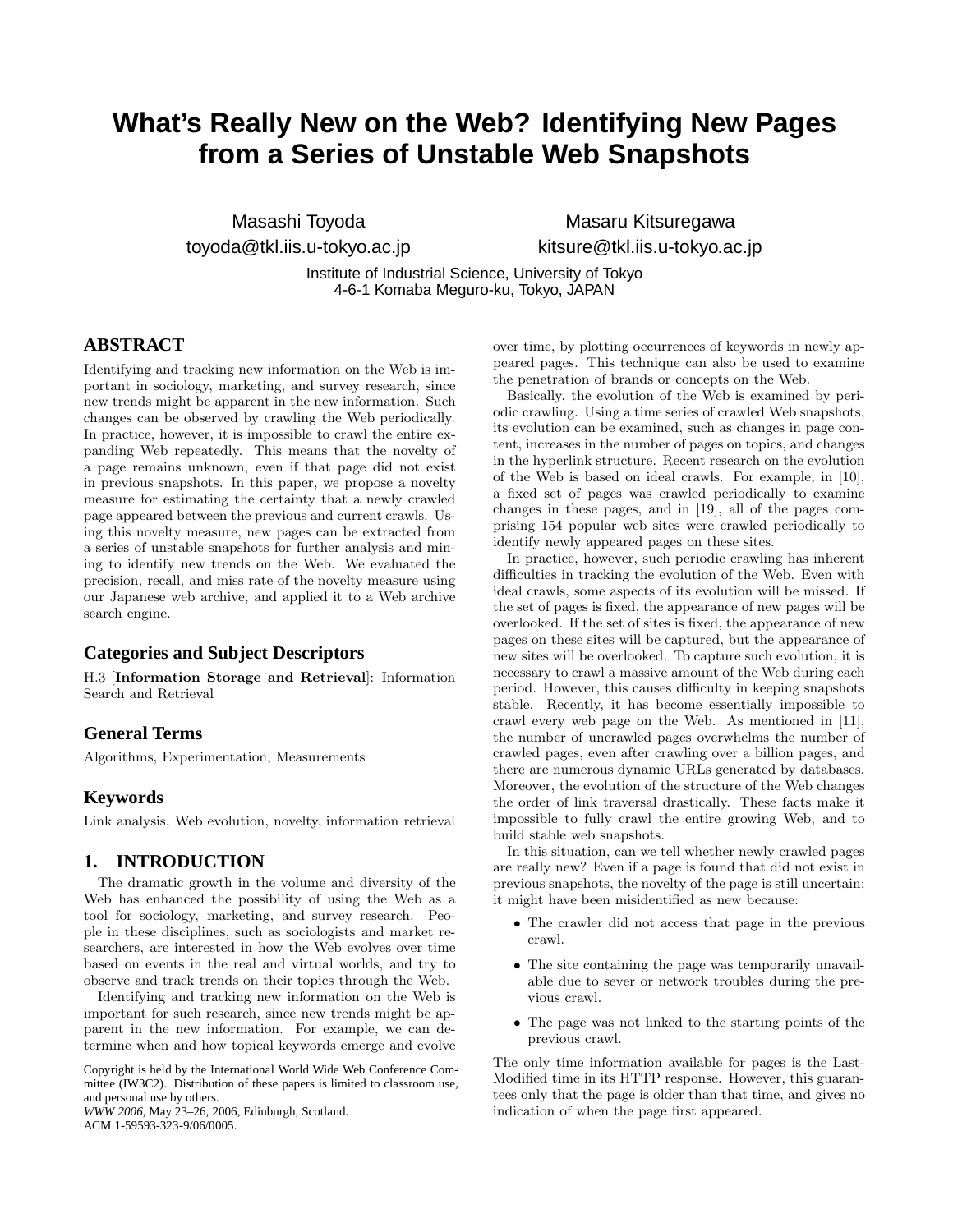In this paper, we propose a novelty measure for estimating the certainty that a newly crawled page p appeared between a previous and current crawls. Basically, we consider that page  $p$  does not exist on the Web until  $p$  can be retrieved by search engines. This means that page p appears when it can first be crawled by following links from existing pages. Page p can therefore be considered novel when it is pointed to only by links that have appeared since the previous crawl. The novelty measure is discounted when links for which the creation time is unknown point to p. In addition, if only novel pages point to  $p$ ,  $p$  may also be novel. This implies a recursive definition of the novelty measure, and it can be calculated in a similar way to PageRank [7], although the purpose of our ranking is quite different. The novelty measure also has an inverse relationship with the decay measure [2], which represents the decay of a page in terms of the probability that a random surfer reaches a dead page. This means that the novelty measure can be calculated in a similar way to the decay measure, except for inverted link direction. While both PageRank and the decay measure are calculated using a single snapshot, our novelty measure is calculated using temporal changes in multiple Web snapshots. We evaluate the precision and recall of our novelty measure using our Japanese web archive, and show that novel pages can be identified with reasonable precision and recall.

Using the novelty measure, novel pages can be extracted from a series of unstable snapshots for further analysis and mining to find novel trends on the Web. This study presents an application of the novelty measure to our archive search engine, displaying changes in the number of novel pages related to query keywords, and ranking search results according to their novelty.

The rest of this paper is organized as follows. Section 2 discusses related work. The notion of the novelty measure is described in Section 3. In Section 4, we present our experiments and evaluations. Section 5 shows an application of the novelty measure to our archive search engine. Finally, Section 6 concludes the paper.

# **2. RELATED WORK**

Brewington and Cybenko [6], and Cho and Garcia-Molina [10] studied the frequency of changes and the lifetime of web pages. They estimated the frequency of web page modifications, and showed that the results were useful for web crawlers to determine the timing of further crawls. Fetterly *et al.* [12] extended these studies by crawling a set of 150 million pages once every week, and showed various statistics for changes in the pages. Since they focused on the changes in the pages, their results were based on periodic crawls of a specific set of pages; consequently, they could not detect the appearance of new pages. Ntoulas *et al.* [19] periodically crawled all the pages on popular 154 sites, and examined the volume of newly appeared information on these sites. However, such crawling is possible only for a small subset of the Web.

There has been much work on the Web graph structure and modeling its evolution, for example [9, 16, 5, 22, 17]. The macroscopic structure of the Web was studied in [9, 16], and a site (or server) level analysis of Web graph evolution was studied in [5]. In [22, 17], emerging cyber communities were extracted based on a graph evolution model.

Based on the structure of the Web, various link analysis methods have been proposed for information retrieval, such as the PageRank algorithm [7] by Brin and Page, and the HITS algorithm [14] by Kleinberg. These algorithms and their variants calculate the relevance and relationships of web pages. Recently, Bar-Yossef *et al.* [2] proposed a different measure of the page importance, the so-called decay measure, to reveal the death and decay of web pages. The decay is explained in terms of the probability that a random surfer stopping at a dead page. Its calculation process is similar to that of PageRank, but it can be calculated without computation for all pages. Our novelty measure is similar to the decay measure, but differs in using temporal changes in the Web graph, and in the direction of random surfing.

Various studies have attempted to reveal trends in the Web. The Internet Archive [25] once provided a full-text search engine called Recall [20] that had a keyword search future for 11 billion pages in its archive. Based on the search results, Recall provided a graph showing changes in the frequency of the search keyword over time. From that graph, it was possible to determine when keywords emerged or faded. Amitay *et al.* [1] proposed a method to detect trends using time-stamped links. The authors assumed that links were time-stamped with the Last-Modified time of their source pages. In response to given keywords, they extracted the top pages of the search result and pages that pointed to the top results. Then, they confirmed the trend from a histogram of time-stamped links for this set of pages. Our previous work [23, 24] examined the evolution of web communities. A web community is a set of web pages with a common interest in a topic. In [23], we proposed a method for extracting all web communities and their relationships from a single web archive. In [24], we extracted all the web communities from periodically crawled web snapshots, and visualized changes in these communities, such as growth and shrinkage. These studies assumed that newly crawled pages were novel, and were not concerned with whether the pages really were novel. Recently, tracking trends in blogspace has become a hot topic (e.g., [15, 13]), since blogs are good information sources for extracting individual reputations and opinions. In blogs, all of the articles have already been timestamped using blog tools, which makes it easier to track the evolution of topics. However, blogspace is a rather small subset of the entire Web, and we are interested in the more global evolution of topics, not only in blogs but also in pages of governments, companies, newspapers, magazines, etc.

# **3. NOVELTY MEASURE**

Let  $t_k(1 \leq k \leq n)$  be the time when each snapshot was crawled. Let  $W(t_k)$  be the snapshot at time  $t_k$ , which is a set of crawled pages. Let  $G(t_k)=(V(t_k), E(t_k))$  be the Web graph of  $W(t_k)$  where nodes in  $V(t_k)$  represent web pages, and edges in  $E(t_k)$  represent links.  $V(t_k)$  includes pages outside  $W(t_k)$ , if they are pointed to by pages in  $W(t_k)$ . Outside pages in the previous snapshots at least show their existence in the past.

In the following, we first classify pages in  $W(t_k)$  as old pages  $O(t_k)$  and unidentified pages  $U(t_k)$ , where  $W(t_k)$  $O(t_k) \cup U(t_k)$  and  $O(t_k) \cap U(t_k) = \emptyset$ .  $O(t_k)$  is the set of pages that existed before  $t_{k-1}$ .  $U(t_k)$  is the set of pages that were newly crawled at  $t_k$ , but their novelty remains unknown. Then, we define the novelty measure  $\mathcal{N}(p)$  of a page p in  $U(t_k)$ . The score of  $\mathcal{N}(p)$  is a number between 0 and 1. The score 1 represents the highest certainty that  $p$ appeared between  $t_{k-1}$  and  $t_k$ . The score 0 represents the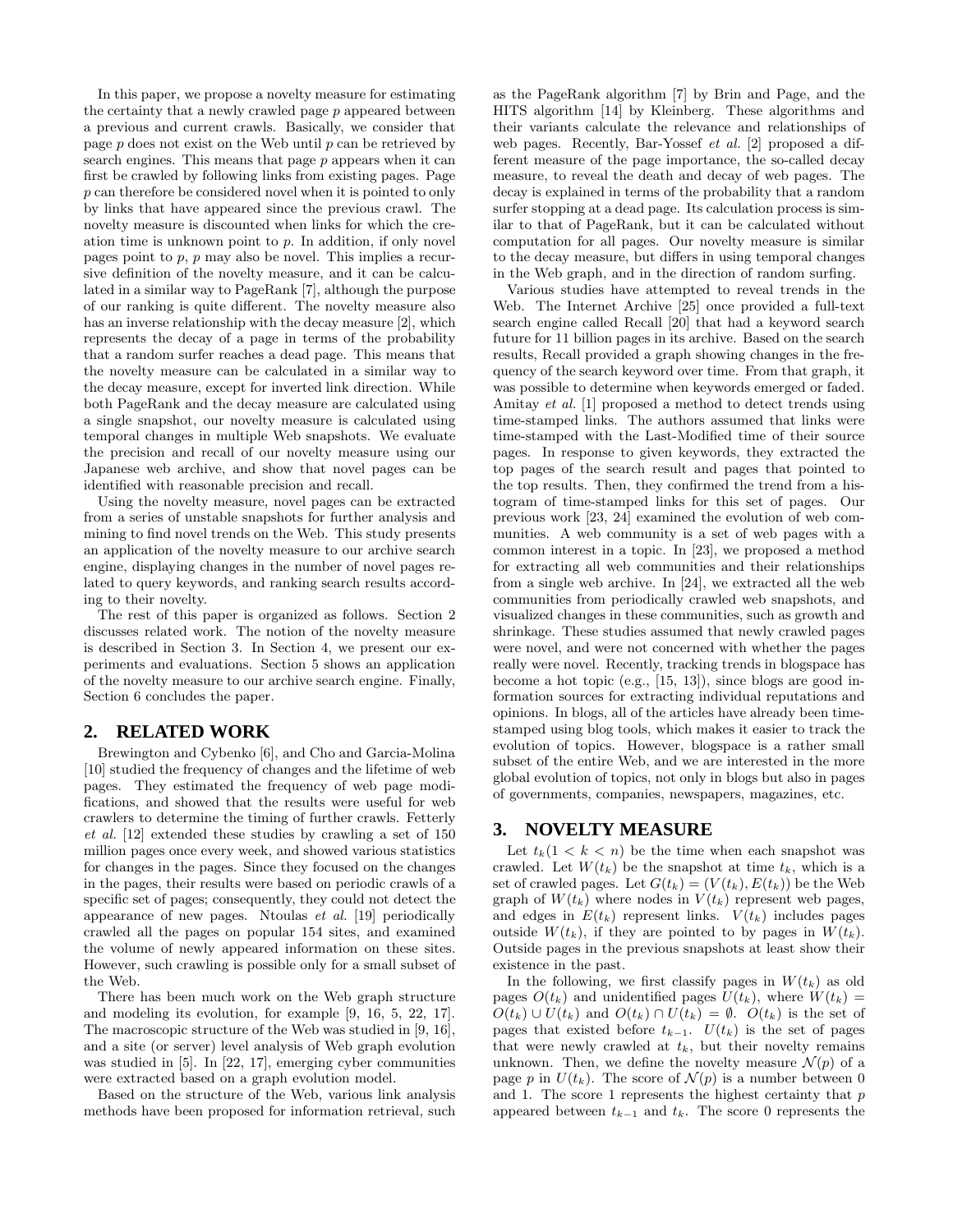novelty of p as totally unknown; note that it does not mean that  $p$  is old. Finally, we describe the relationship between the novelty measure and the decay measure.

Old pages can be identified by checking previous snapshots, and by checking the Last-Modified time in the HTTP responses. A page is old when it exists in previous snapshots or if old pages point to it. Formally, page p is in  $O(t_k)$  when:

- *p* is in  $V(t_i)$  for existing  $j \le t_{k-1}$ ,
- The Last-Modified time of p is earlier than  $t_{k-1}$ , or
- $\bullet\,$   $p$  is pointed to by  $q$  with a Last-Modified time earlier than  $t_{k-1}$ .

Then, we define the novelty measure  $\mathcal{N}(p)$  for each page p in  $U(t_k)$  using the novelty of links pointing to p.  $\mathcal{N}(p)$ represents the certainty that p appeared between  $t_{k-1}$  and t*k*. Basically, we consider that page p does not exist on the Web until  $p$  can be retrieved by search engines. This means that page p appears when it can be crawled by following links from existing pages. Formally, page  $p$  appears at  $t_k$  when p is pointed to only by links that newly appeared between  $t_{k-1}$  and  $t_k$ .

The novelty of a link  $(q, p)$  can be identified by changes in the source page  $q$  as follows:

- The link  $(q, p)$  was created between  $t_{k-1}$  and  $t_k$ , if the source page  $q$  is in  $O(t_k)$ , and was crawled at both t*<sup>k</sup>*−<sup>1</sup> and t*<sup>k</sup>* (i.e. q ∈ W(t*<sup>k</sup>*−<sup>1</sup>) and q ∈ W(t*k*)). Since we know the contents of q at both  $t_{k-1}$  and  $t_k$ , and that there was no link from q to p at  $t_{k-1}$  from the definition of  $U(t_k)$  (p is not in  $V(t_j)(j < k)$ ). In the following, we use  $L_2(t_k) \subseteq O(t_k)$  as the set of pages that was crawled at both  $t_{k-1}$  and  $t_k$ .
- If  $q$  is in  $O(t_k)$  and does not follow the above condition, the novelty of the link  $(q, p)$  is uncertain because we cannot know when that link was created. This case can occur when  $q$  was crawled intermittently or  $q$  was outside  $W(t_j)(j < k)$ . This makes the novelty of p somewhat uncertain.
- If q is in  $U(t_k)$ , the novelty of link  $(q, p)$  depends on the novelty of  $q$ . That is, if  $q$  is identified as novel,  $(q, p)$  is also novel.

This implies a recursive definition of the novelty measure as follows:

$$
\mathcal{N}(p) = (1 - \delta) \frac{\sum_{(q,p)\in I(p)} n(q,p)}{|I(p)|}
$$

$$
n(q,p) = \begin{cases} 1 & q \in L_2(t_k) \\ 0 & q \in O(t_k) \setminus L_2(t_k) \\ \mathcal{N}(q) & q \in U(t_k) \end{cases} (1)
$$

where  $I(p)$  is the set of links in  $E(t_k)$  pointing to p. The parameter  $\delta$  represents the probability that there were links to p before t*<sup>k</sup>*−<sup>1</sup> outside the snapshots, and works as a damping factor that decreases the novelty measure as it propagates to other pages. It follows the intuition that the certainty of novelty decreases with the distance from novel pages.

We can rewrite this definition of the novelty measure without using the novelty of links. This refinement is important for calculating the novelty measure, since we do not need memory space to store the score for each link (usually, the

| Time | Period     | Crawled pages | Links |
|------|------------|---------------|-------|
| 1999 | Jul to Aug | 17M           | 120M  |
| 2000 | Jun to Aug | 17M           | 112M  |
| 2001 | Oct        | 40M           | 331M  |
| 2002 | Feb        | 45M           | 375M  |
| 2003 | Feb        | 66M           | 1058M |
| 2003 | Jul.       | 97M           | 1589M |
| 2004 | Jan        | 81M           | 3452M |
| 2004 | May        | 96M           | 4505M |

**Table 1: Number of pages and links in each web snapshot.**

| Time                          | Jul 2003 | Jan 2004 | May 2004 |
|-------------------------------|----------|----------|----------|
| $ L_2(t_k) $                  | 49M      | 61 M     | 46M      |
| $ O(t_k)\backslash L_2(t_k) $ | 23M      | 14M      | 20M      |
| $(U(t_k))$                    | 25M      | 6М       | 30M      |
| $t_k$                         | 97M      | 81 M     | 96M      |

**Table 2: The number of old and unidentified pages in each snapshot.**

number of links overwhelms the number of pages). We temporarily assign the constant novelty 1 to pages in  $L_2(t_k)$ , and 0 to other pages in  $O(t_k)$ . Then the definition of  $\mathcal{N}(p)$ becomes the following:

$$
\mathcal{N}(p) = \begin{cases} 1 & p \in L_2(t_k) \\ 0 & p \in O(t_k) \setminus L_2(t_k) \\ (1 - \delta)^{\sum_{(q,p)\in I(p)} \mathcal{N}(q)} & otherwise. \end{cases}
$$
 (2)

Interestingly, from this refined definition, we can see the inverse relation between the novelty measure and the decay measure [2]. This means that the main difference is the direction of score propagation. The decay measure assigns the score 1 to dead pages, and propagates scores to backward pages with a damping factor. Conversely, the novelty measure assigns the score 1 to the sources of newly created links, and propagates scores to forward pages with a damping factor.

As with the decay measure, the novelty measure can be considered as the absorption probabilities in a random walk on the Web graph, in which the direction of each link is inverted, and the success and failure states are added. When a walk reaches a page in  $L_2(t_k)$ , it is absorbed in the success state at the next step (with probability 1). When a walk reaches a page in  $O(t_k)\backslash L_2(t_k)$ , it is absorbed in the failure state at the next step. In addition, from all pages in  $U(t_k)$ , walks are absorbed in the failure state with the probability δ. Therefore the novelty measure of page p is the absorption probability in the success state when starting from page p.

# **4. EXPERIMENTS AND RESULTS**

## **4.1 Dataset**

For the experiments, we used large-scale snapshots of our Japanese web archive, built during periodic crawls conducted between 1999 and 2004 (See Table 1). Basically, our crawler is based on breadth-first crawling [18]; except that it focuses on pages written in Japanese. Until 2002, we collected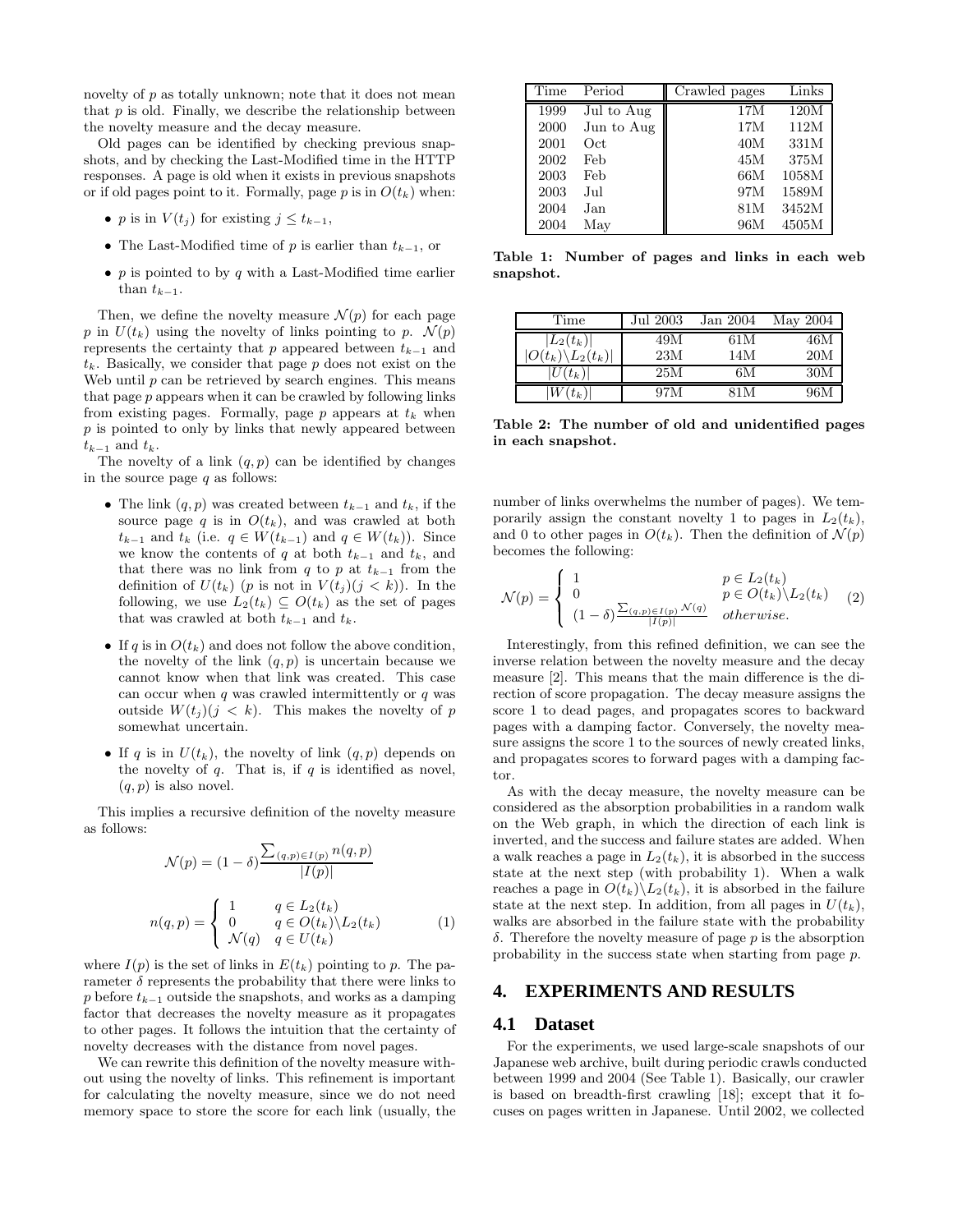| $Time(t_k)$                     | Jul 2003 |           | Jan 2004 |         | May 2004  |           |
|---------------------------------|----------|-----------|----------|---------|-----------|-----------|
| Old $(t < t_{k-1})$             | 299.591  | (33%)     | 87.878   | (24%)   | 402,365   | $(33\%)$  |
| New $(t_{k-1} \leq t \leq t_k)$ | 593,317  | (65%)     | 270,355  | (74%)   | 776,360   | (64%)     |
| Future $(t_k < t)$              | 24,286   | $(2\%)$   | 7.679    | $(2\%)$ | 36.476    | $(3\%)$   |
| Total                           | 917,194  | $(100\%)$ | 365,912  | $100\%$ | 1.215.201 | $(100\%)$ |

Table 3: The number of unidentified URLs  $(U(t_k))$  including time strings.

pages in the .jp domain. Beginning in 2003, we started to collect pages outside the .jp domain if they were written in Japanese. We used a web site as a unit when filtering non-Japanese pages. The crawler stopped collecting pages from a site, if it could not find any Japanese pages on the site within the first few pages. In our experiments, we used three snapshots obtained between July 2003 and May 2004 to examine the novelty measure, since there were no serious changes in the crawling strategy in that period.

From each snapshot, we built databases of URLs and links by extracting anchors from all of the pages in the snapshot. Our link database stores  $G(t_k)$  for each snapshot. To check old URLs, we also built a database of the URL status of each snapshot, which stores whether each URL was crawled or was on the fringe of the Web graph, and also stores the time when the URL was crawled and when it was last modified. For efficient link analysis, each link database was implemented as a main-memory database that provides the out-links and in-links of a given URL. The implementation is similar to [4, 21], except that the same ID is used for each URL over time.

#### **4.2 Old and Unidentified Pages**

First, we show that there are a significant number of unidentified pages in each snapshot. Table 2 shows the number of old and unidentified pages in each snapshot. To calculate the number of old pages, we used all of the snapshots from 1999. In July 2003 and May 2004, about half of the pages were crawled during the last two crawls  $(L_2(t_k))$ . The percentage of unidentified pages was 25% and 30% in in July 2003 and May 2004, respectively. This means that these portions of snapshots were replaced by newly crawled pages.

Our snapshots are somewhat unstable. The number of crawled pages was rather small in Jan 2004; 75% of pages were in  $L_2(t_k)$ , and only 7% were unidentified. In this crawl, our crawler tended to collect old pages, and could not crawled new pages as well as in the other crawls.

#### **4.3 Convergence of Calculation**

The novelty measure is calculated in almost the same way as the PageRank [7] calculation. We computed the novelty scores of all unidentified pages  $(U(t_k))$  in a batch process as follows:

- 1. Identify all old pages  $(O(t_k))$ , and assign initial scores to them according to definition (2) in Section 3. That is, if page  $p$  is in  $L_2(t_k)$ , the initial score of  $p$  is 1, and the score is 0 in other cases.
- 2. For all pages in  $U(t_k)$ , calculate the novelty measure according to definition (2). This calculation is repeated iteratively until the novelty of all pages converges.



**Figure 1: Convergence of the novelty measure calculation for different delta parameters (May 2004 snapshot).**

Figure 1 shows the convergence of the novelty measure calculation with the May 2004 snapshot for  $\delta$  values of 0.0, 0.1, and 0.2. The x-axis is the number of iterations, and the y-axis is the total difference in the novelty measure from the previous iteration. This shows that in practice 10 to 20 iterations are sufficient for any  $\delta$  value. The convergence is rather slow when using  $\delta = 0.0$ , and at least 20 iterations are needed for convergence. This is because propagated scores are not dampened by iterations. Using 0.1 and 0.2, convergence becomes faster, and 10 iterations are sufficient for practical use. In the following, we use the novelty measure after 20 iterations.

#### **4.4 Distribution of the Novelty Measure**

In Figures 2 to 4, we show the distribution and cumulative curve of the novelty measure for pages in  $U(t_k)$  calculated using different  $\delta$  values. Each distribution has two peaks, one around 0.0 and the other at the maximum value, because the calculation of the novelty measure propagates 0 and 1 values of old pages with the damping factor  $\delta$ .

The overall distribution does not change drastically with the  $\delta$  value, while the maximum value of the novelty measure changes with the  $\delta$  value. When  $\delta$  increases, the maximum value of  $\mathcal{N}(p)$  decreases by  $\delta$ .

These distributions are sensitive to the fraction of  $L_2(t_k)$ and  $U(t_k)$ . The peak around the maximum value rises as the fraction of  $L_2(t_k)$  increases and that of  $U(t_k)$  decreases (Jan 2004), since more 1 values are propagated to a smaller set of  $U(t_k)$ . The peak around the maximum value falls as the fraction of  $L_2(t_k)$  decreases and that of  $U(t_k)$  increases (July 2003, and May 2004).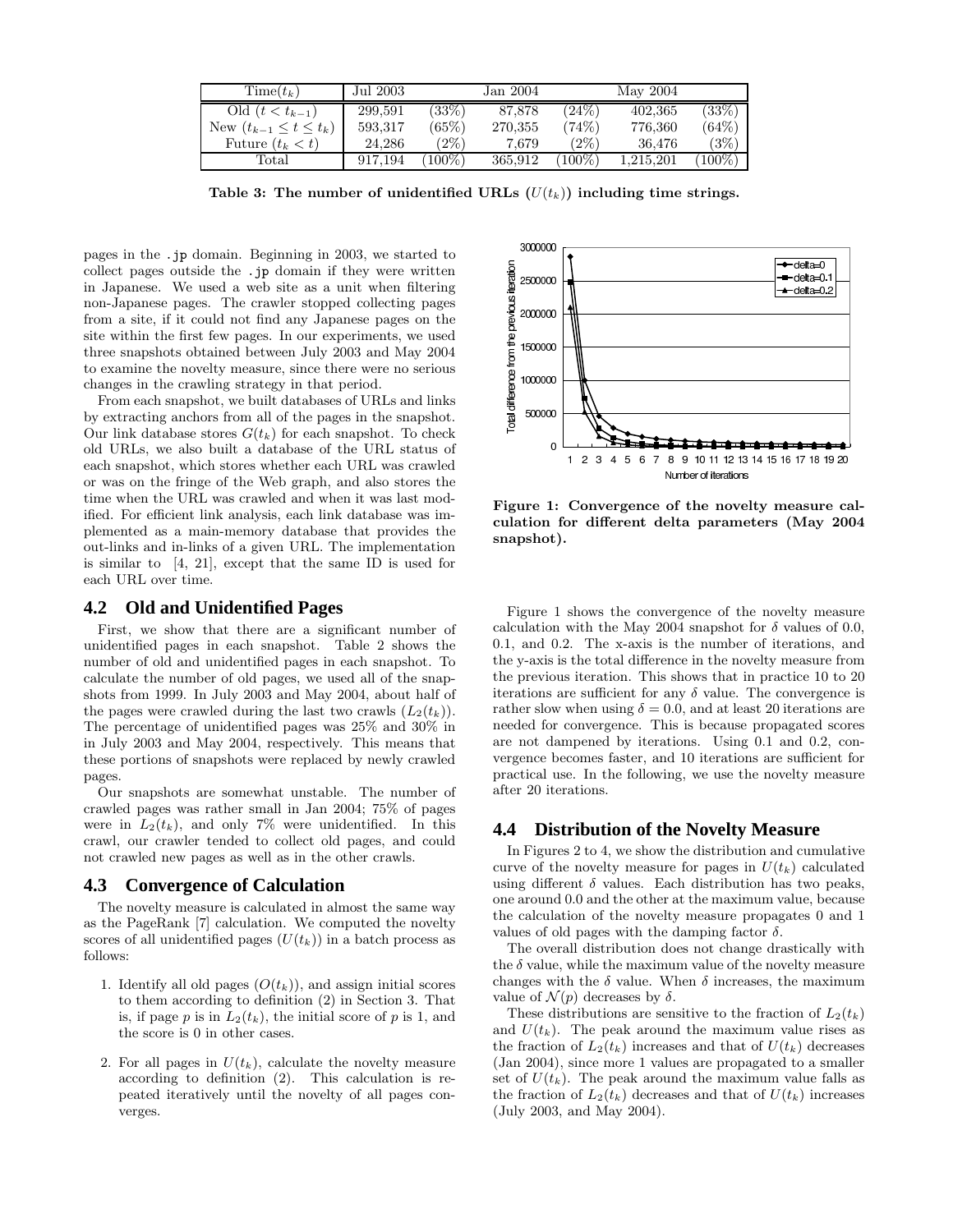

**Figure 2: Distribution of the novelty measure for newly crawled pages in Jul 2003.**



**Figure 3: Distribution of the novelty measure for newly crawled pages in Jan 2004.**



**Figure 4: Distribution of the novelty measure for newly crawled pages in May 2004.**



**Figure 5: Precision and recall of the novelty measure in Jul 2003.**



**Figure 6: Precision and recall of the novelty measure in Jan 2004.**



**Figure 7: Precision and recall of the novelty measure in May 2005.**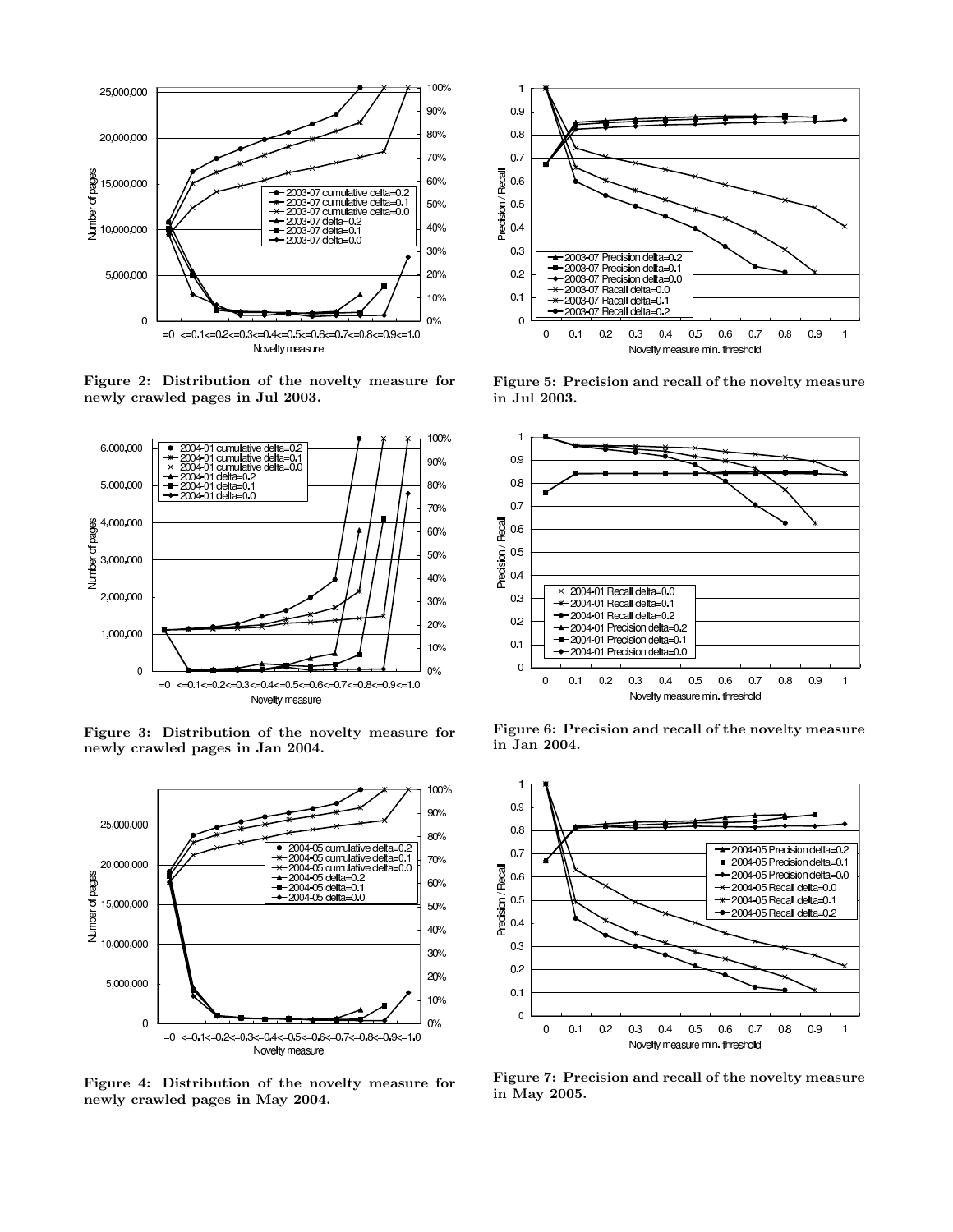# **4.5 Precision and Recall**

In practice, we judge a page to be novel if the novelty measure of the page exceeds some threshold value. In this experiment, we evaluated the precision and recall of this judgment by changing the minimum threshold value. The precision in this context is the ratio of the number of novel pages to the number of pages judged to be novel. The recall is the ratio of the number of pages judged to be novel to the number of all novel pages.

Since it is impossible to build accurate benchmarks, we perform a rough estimation using URLs that include time strings, such as foo.com/2004/05/ and bar.com/200405/. We assume that such URLs appeared at their included times, and use them as answers. Table 3 shows the number of URLs in  $U(t_k)$  including time strings. We extracted URLs that include a year (from 1993 to 2010) and a month in the following patterns:

- YYYYMM
- YYYY/MM
- YYYY–MM

Table 3 also shows the percentages of old URLs (with time strings before  $t_{k-1}$ ), new URLs (between  $t_{k-1}$  and  $t_k$ ), and future URLs (past  $t_k$ ). We use the new and future URLs as novel URLs for measuring the precision and recall. If we judge all URLs to be novel, the precision values are 0.67, 0.76, and 0.67 for July 2003, Jan 2004, and May 2004, respectively. These precision values are baselines for evaluation.

This benchmark is partially incorrect, since some URLs might have appeared before or after their included times. However, the probability that a URL appeared before its time is small. The number of future URLs in Table 3 shows that this probability for each snapshot was only a few percent. We cannot know the probability that a URL appeared after its time, but it is also expected to be small.

Figures 5 to 7 shows the precision and recall for different  $\delta$  values by changing the minimum threshold. The x-axis is the threshold value. We judge a page to be novel when the novelty measure of the page is greater or equal to the threshold. The y-axis shows the precision and recall.

In all snapshots, any positive threshold gives higher precision than the baseline. In Figures 5 to 7, the precision jumps from the baseline when the threshold becomes positive. Using a higher threshold value makes the precision slightly higher, but this increase does not exceed the first jump. Using positive  $\delta$  values gives slightly better precision than using  $\delta = 0.0$ , but the difference between 0.1 and 0.2 is essentially zero.

The recall decreases drastically as the threshold increases in Figures 5 and 7, but the decrease is slower in Figure 6. This arises from the distribution of the novelty (See 2 to 4). In the July 2003 and May 2004 snapshots, the number of pages with low novelty scores exceeds the number of pages with high novelty scores. This makes the decrease of the recall faster. Using a positive  $\delta$  value also decreases the recall, since it slows the novelty score propagation (See Section 3).

When using the novelty measure to extract novel pages, one has to select appropriate parameters. If higher precision is required, one should use a positive  $\delta$  value, and a higher threshold value. If higher recall is required, one should use  $\delta = 0$ , and a small positive threshold value.



**Figure 8: Distribution of the novelty measure for old and unidentified pages with the Last-Modified time before Feb 2003 in the Jun 2003 snapshot.**



**Figure 9: Distribution of the novelty measure for old and unidentified pages with the Last-Modified time before Jul 2003 in the Jan 2004 snapshot.**



**Figure 10: Distribution of the novelty measure for old and unidentified pages with the Last-Modified time before Jan 2004 in the May 2004 snapshot.**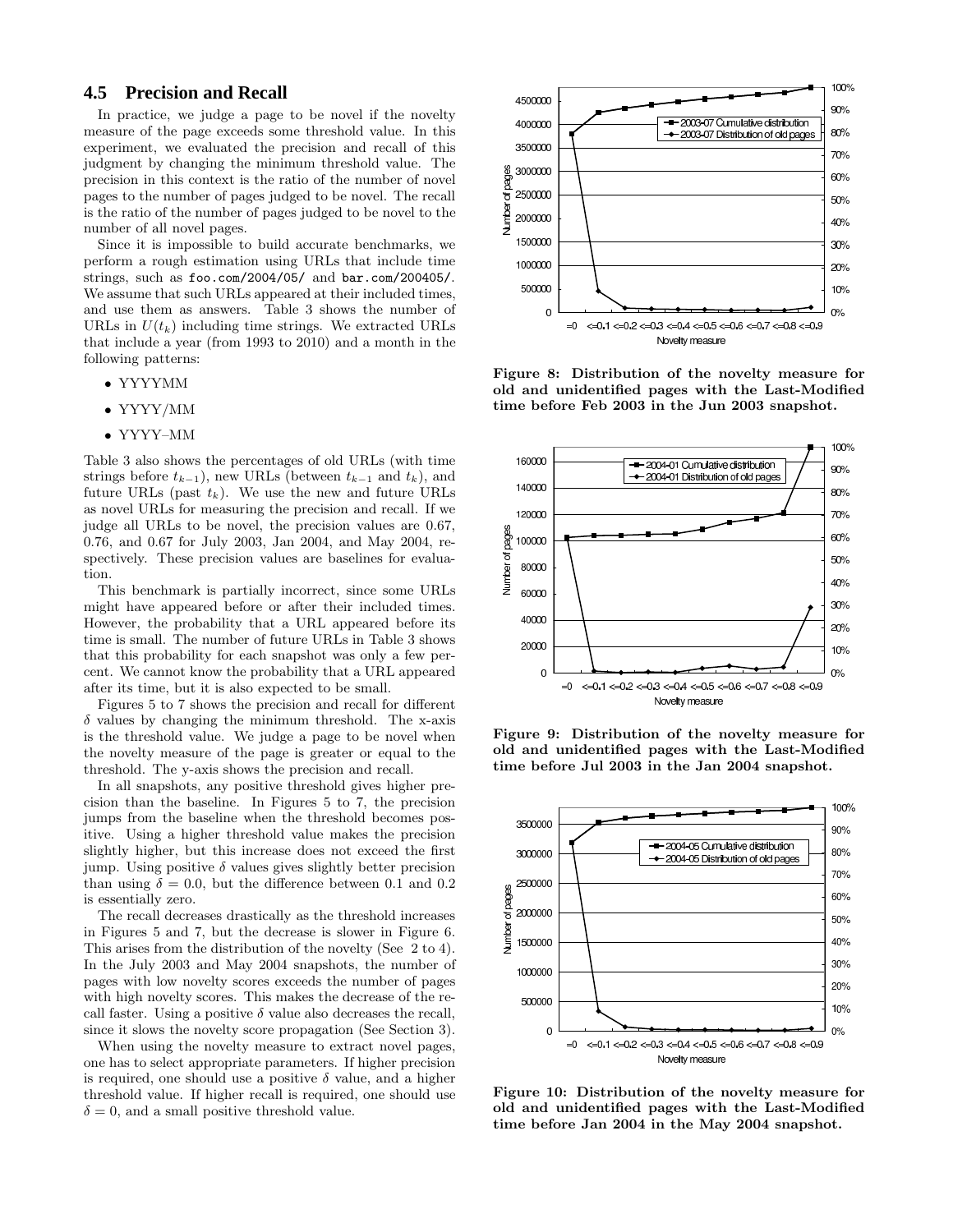

**Figure 11: Screen snapshot of the search engine interface for our Web archive.**

# **4.6 Miss Rate**

Finally, we evaluate the miss rate of the novelty measure using the Last-Modified time of pages. We know that page p is older than  $t_{k-1}$ , if the Last-Modified time of p is before t*<sup>k</sup>*−<sup>1</sup>. According to the Last-Modified time, we extract a set of old pages, and examine how many of the pages have been assigned positive novelty measures. The definition of the miss rate is the ratio of the number of pages judged to be novel to the number of all old pages.

Figures 8 to 10 shows the distribution of the novelty measure for old and unidentified pages in each snapshot. The novelty measure was calculated using 20 iterations with  $\delta =$ 0.1. In this calculation, we do not use the Last-Modified time for identifying old pages (See Section 3). Compared with the overall distributions (in Figures 2 to 4), these distributions are shifted largely to lower values. This shows that old pages tend to be assigned low novelty values.

We can see the miss rate from cumulative curves. In July 2003 and May 2004, there are 3.5 to 4.5 million pages that are old and unidentified. About 80% of these old pages are assigned 0 as the novelty value in both snapshots. If we judge the pages with positive scores to be novel, the miss rate is about 20%. Using 0.1 as the minimum threshold, the miss rate decreases to about 10%. In Jan 2004, the miss rate is about 40%, but the effect is limited, because there are only 0.17 million old and unidentified pages. This is only 3% of all unidentified pages.

# **5. APPLICATION**

Currently, we are building a search engine for our Web archive that uses the novelty measure to display changes in the number of novel pages related to query keywords, and to rank search results. The engine searches documents according to given keywords in each snapshot. Figure 11 is a screen snapshot of the search engine. It includes a graph that shows cumulative curves of the number of novel pages over time. In keyword search results, we should consider three types of novel page: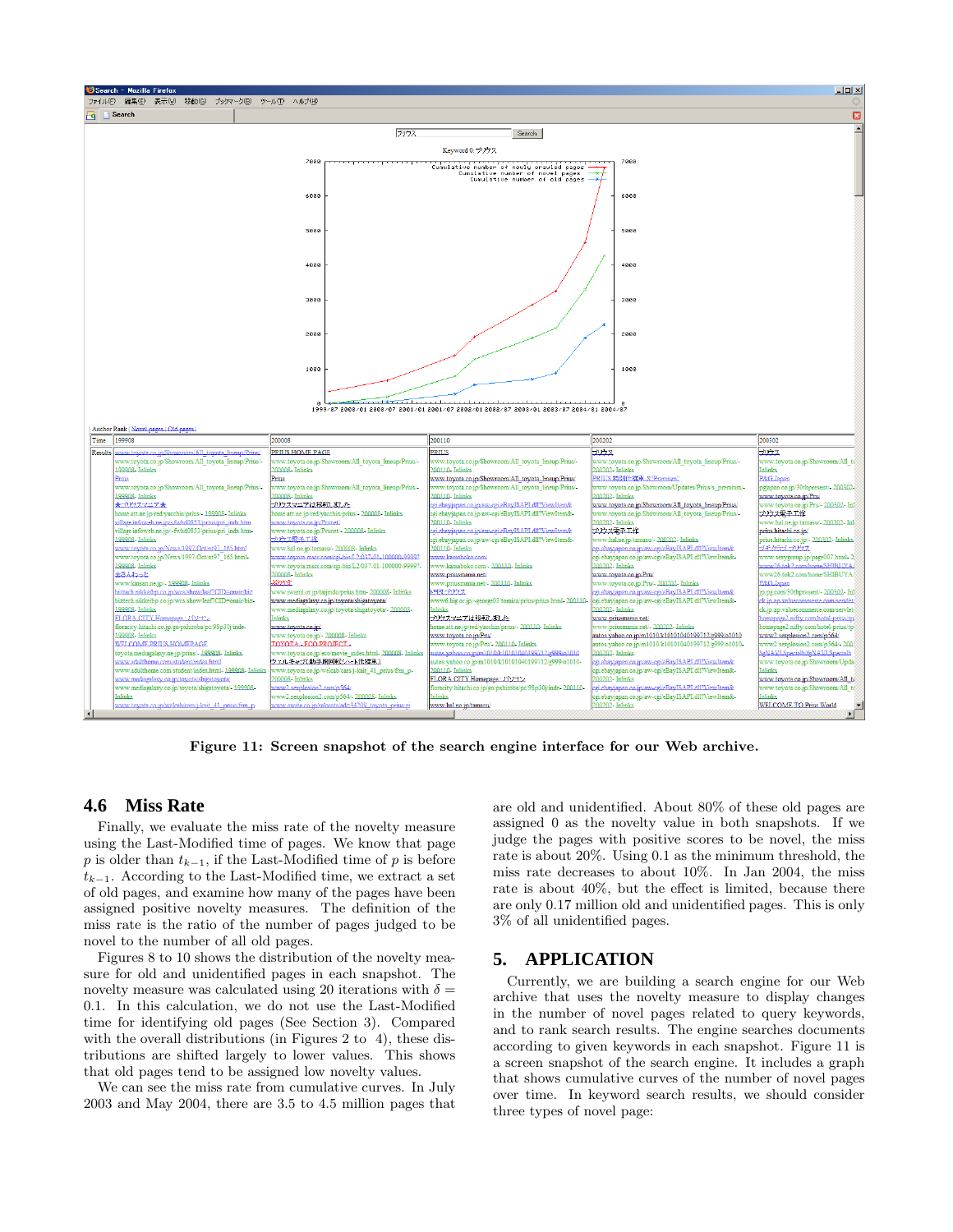- Old pages in which the keywords are newly appeared,
- Newly crawled pages that are judged to be novel using the novelty measure, and
- Newly crawled pages that are judged to be uncertain using the novelty measure. (Note that a low novelty score does not mean that the page is old.)

In the graph in Figure 11, the numbers of these three types of pages are stacked and accumulated over time.

The results of the keyword search are provided for each snapshot, as shown in the bottom of Figure 11. These results are normally sorted using a simple ranking method. They can also be sorted using the novelty measure in ascending or descending order. By sorting the results in descending order of the novelty measure, a user can extract novel pages for further analysis and mining to find novel trends.

Figure 11 shows search results using the keyword "Prius", which is the name of a hybrid vehicle made by Toyota. We can see that the number of novel pages jumped in Jan 2004, as a result of a full model change in Sep 2003. By sorting the results for Jan 2004 by the novelty measure, we can extract pages about the model change, such as news releases and blogs.

# **6. CONCLUDING REMARKS**

In this paper, we proposed the notion of a novelty measure for identifying newly appeared pages in a series of unstable Web snapshots. By using the novelty measure, a set of novel pages can be extracted with reasonable precision and recall for further analysis and mining to identify novel trends on the Web. We also applied the novelty measure to our archive search engine, and showed an example of tracking novel pages on the Web.

The novelty measure can also be used for a kind of focused crawling that collects mainly novel pages. Such focused crawling is important to find emergent information according to the user's interest. Once the novelty measure has been calculated for the current snapshot, the focused crawler can use the distribution of the novelty measure to collect novel areas from the Web.

The novelty measure is available for pages that are generated dynamically only if they have unique URLs that do not change over time. Recently, such permanent URLs are supported in most web publishing tools, such as blogs and Wikis. Estimating the novelty of the deep Web [3] is another major research area, and is beyond the scope of this paper.

The novelty measure cannot discriminate copied, moved, and mirrored pages. Therefore, a page with old information might be judged to be novel if the page has newly appeared but its contents are old. Such pages should be preprocessed or post-processed using a mirror detection method, such as [8].

The snapshots used in our experiments are rather small subsets of the entire Web, and the crawling interval is quite long. We are interested in applying the novelty measure to more global snapshots, and in investigating how changing the snapshots affects the results. We are now crawling larger portions of the Web more frequently to try to observe finergrained evolution.

# **7. ACKNOWLEDGMENTS**

This work was partially supported by the *Comprehensive Development of e-Society Foundation Software* program of the Ministry of Education, Culture, Sports, Science and Technology, Japan.

## **8. REFERENCES**

- [1] E. Amitay, D. Carmel, M. Herscovici, R. Lempel, and A. Soffer. Trend Detection through Temporal Link Analysis. *Journal of the American Society for Information Science and Technology*, 55(14):1270–1281, 2004.
- [2] Z. Bar-Yossef, A. Z. Broder, R. Kumar, and A. Tomkins. Sic Transit Gloria Telae: Towards an Understading of the Web's Decay. In *Proceedings of the 13th International World Wide Web Conference*, pages 328–337, 2004.
- [3] M. K. Bergman. The Deep Web: Surfacing Hidden Value. *Journal of Electronic Publishing*, 7(1), 2001.
- [4] K. Bharat, A. Broder, M. Henzinger, P. Kumar, and S. Venkatasubramanian. The Connectivity Server: Fast Access to Linkage Information on the Web. In *Proceedings of the 7th International World Wide Web Conference*, pages 14–18, 1998.
- [5] K. Bharat, B.-W. Chang, M. Henzinger, and M. Ruhl. Who Links to Whom: Mining Linkage between Web Sites. In *Proceedings of the IEEE International Conference on Data Mining (ICDM)*, pages 51–58, 2001.
- [6] B. E. Brewington and G. Cybenko. How Dynamic is the Web? In *Proceedings of the 9th International World Wide Web Conference*, pages 257–276, 2000.
- [7] S. Brin and L. Page. The Anatomy of a Large-Scale Hypertextual Web Search Engine. In *Proceedings of the 7th International World Wide Web Conference*, pages 107–117, 1998.
- [8] A. Broder, S. Glassman, M. Manasse, and G. Zweig. Syntactic Clustering of the Web. In *Proceedings of the 6th International World Wide Web Conference*, pages 391–404, 1997.
- [9] A. Broder, R. Kumar, F. Maghoul, P. Raghavan, S. Rajagopalan, R. Stata, A. Tomkins, and J. Wiener. Graph Structure in the Web. In *Proceedings of the 9th International World Wide Web Conference*, pages 309–320, 2000.
- [10] J. Cho and H. Garcia-Molina. The Evolution of the Web and Implications for an Incremental Crawler. In *Proceedings of the 26th International Conference on Very Large Databases (VLDB)*, pages 200–209, 2000.
- [11] N. Eiron, K. S. McCurley, and A. Tomlin. Ranking the Web Frontier. In *Proceedings of the 13th International World Wide Web Conference*, pages 309–318, 2004.
- [12] D. Fetterly, M. Manasse, M. Najork, and J. Wiener. A Large-Scale Study of the Evolution of Web Pages. In *Proceedings of the 12th International World Wide Web Conference*, pages 669–678, 2003.
- [13] D. Gruhl, R. Guha, D. Liben-Nowell, and A. Tomkins. Information Diffusion through Blogspace. In *Proceedings of the 13th International Conference on World Wide Web*, pages 491–501, 2004.
- [14] J. M. Kleinberg. Authoritative Sources in a Hyperlinked Environment. In *Proceedings of the*